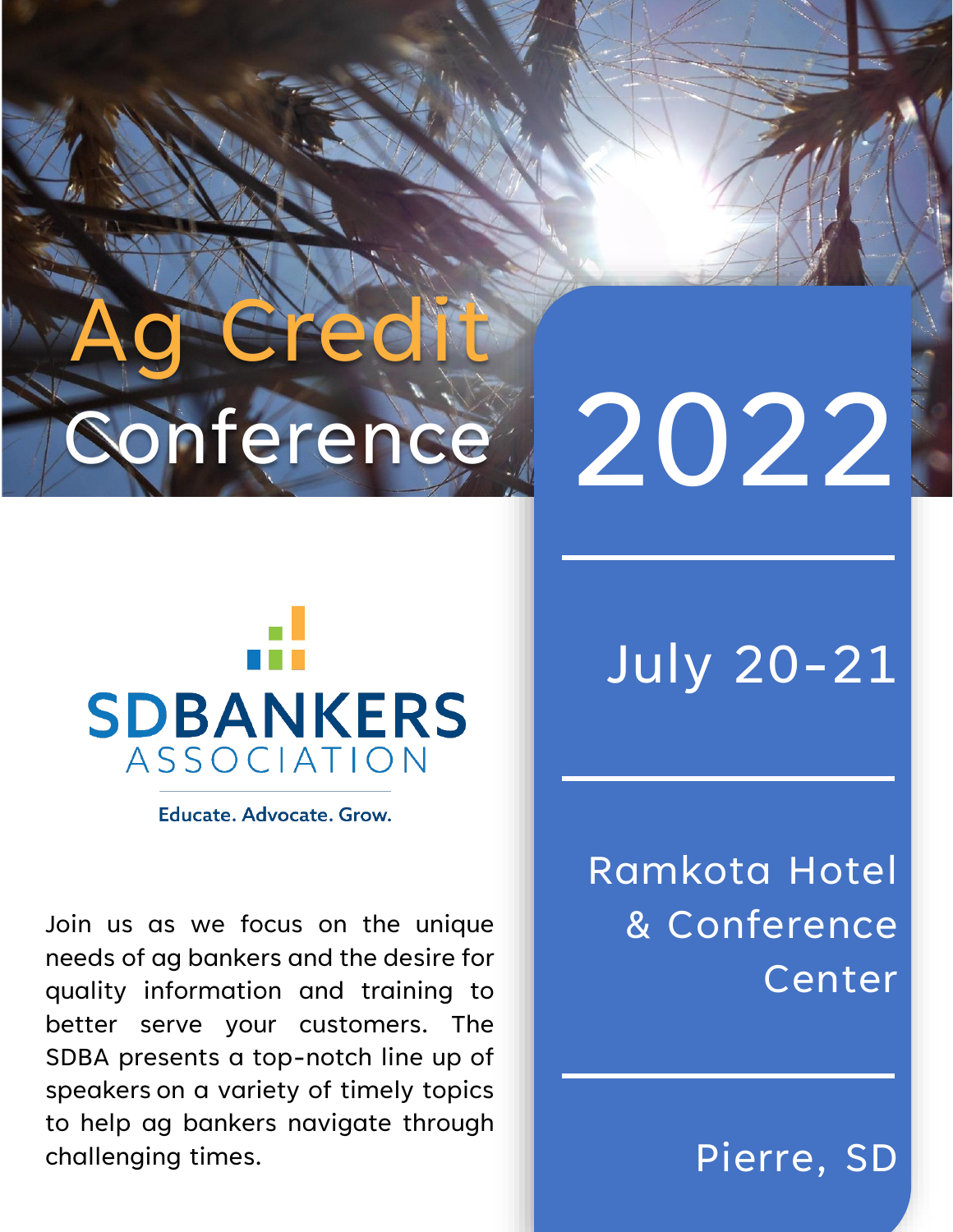#### CONFERENCE OVERVIEW:

The South Dakota Bankers Association will present the 2022 Agricultural Credit Conference on July 20-21 at the Ramkota Hotel & Conference Center at 920 W. Sioux Ave. in Pierre, SD. This conference focuses on the unique needs of ag bankers & the desire for quality information & training to better serve their customers. The SDBA has lined up speakerson a variety of timely topics to help ag bankers navigate through challenging times. New or experienced ag lenders, as well as CEOs will all benefit from this conference.

#### WEDNESDAY | July 20, 2022

| $7:15$ a.m. | <b>Registration &amp; Continental Breakfast</b>                                                                                                                      |
|-------------|----------------------------------------------------------------------------------------------------------------------------------------------------------------------|
| $8:00$ a.m. | Welcome<br><b>BritIMiller, SDBA Agricultural Credit Committee Chair,</b><br>First National Bank in Philip, Philip, SD                                                |
| 8:00 a.m.   | <b>Inflation, Monetary Policy &amp; Agriculture</b><br>Dr. Jason Henderson, Senior Associate Dean & Director<br>of Extension, Purdue University   West Lafayette, IN |



The economic landscape has shifted. Inflation has surged & the Federal Reserve has responded with higher interest rates. What are the impacts on agriculture? Is this another 1970s/80s cycle? Join Dr. Jason Henderson as he addresses these questions & more.

Henderson is the Senior Associate Dean in the College of Agriculture & Director of Purdue Extension. In this role, Jason leads the statewide public engagement & researchbased education in Agricultural & Natural Resources, 4-H Youth Development, Health & Human Sciences, & Economic & Community Development.

#### 9:00 a.m. Market Moving Weather: 2022-23 Weather **Insights**

**Eric Snodgrass**, Science Fellow & Principal Atmospheric Scientist, Nutrien Ag Solutions | Champaign, IL



As we watch the mid-summer weather patterns & prepare for harvest, changes in the weather patterns will be critical to the success of this year's crop. In this presentation we will discuss how weather patterns will impact yields across the US & forecast the remainder of the growing season. We will also discuss the upcoming 2022-

23 growing season in South America & provide a preliminary outlook for winter 2022-23. Come prepared to learn about high impact weather events & find the best resources for monitoring & forecasting weather. Eric Snodgrass is a Science Fellow & Principal Atmospheric Scientist for Nutrien Ag Solutions, where he develops predictive, analytical software solutions to manage weather risk for global production agriculture.

| 10:00 a.m. |  | <b>Exhibitor Showcase</b> |
|------------|--|---------------------------|
|------------|--|---------------------------|

10:10 a.m. Break with Exhibitors

#### 10:30 a.m. Latest Developments in ESG Joseph Pigg, SVP, Sustainable Banking & Mortgage

Finance, American Bankers Association | Washington, DC



This session will provide an update on the latest trends & developments in Environmental, Social & Governance expectations from investors, regulators & legislators, & how they will impact the banking industry, as well as an update on ABA advocacy around these issues. Pigg currently serves as Senior Vice President &

Senior Counsel for Sustainable Banking & Mortgage Finance at the American Bankers Association.

#### 11:00 a.m. Speed Networking

Take part in this fast-paced session where you can learn from your colleagues on a variety of ag-related topics. This facilitated session will provide an opportunity to share ideas, ask questions & learn from one another in a fun, relaxed environment.

12:00 a.m. Lunch & Networking with Exhibitors

1:00 p.m. Ag Estate, Succession & Asset Protection Planning for Today's World Bobbi Thury, Co-Founder & Attorney, Legacy Law Firm, P.C. | Sioux Falls, SD



Bobbi Thury is a board-certified Estate Planning Law Specialist by the National Association of Estate Planners & Councils & an Accredited Estate Planner. Bobbi is also the only board-certified Elder Law Attorney by the National Elder Law Foundation in South Dakota. She is accredited by the Department

of Veterans Affairs & is a member of the Academy of Special Needs Planners. Join Bobbi as you learn why you should be thinking about how to: insulate operations from some of the greatest financial threats; keep business, estate planning, & families in harmony; eliminate or minimize tips to Uncle Sam; & take advantage of being the #1 trust jurisdiction in the country.

#### 2:00 p.m. A Look at Today's Markets

Delaney Howell, Owner/Founder, AgCulture Marketing LLC & Co-Host of the Ag News Daily Podcast | Rhodes, IA



As a journalist, farmer, & analyst, Delaney strives to bring audiences both the technical & fundamental elements driving the commodity markets. She will walk through the current agricultural stage & share the outlook she has for the markets, identify current factors that have the ability to shape

the landscape, & leave the audience with a clear picture for 2022. Howell grew up on a grain & livestock farm in southeast Iowa & has been involved in agriculture from an incredibly young age. Wearing lots of different hats as an analyst, journalist, & farmer, Delaney strives to bring her unique perspective to audiences all over the globe. You may recognize Delaney from her role as former television host of the long-running agribusiness show "Market to Market" or from the daily podcast she launched in 2017, Ag News Daily.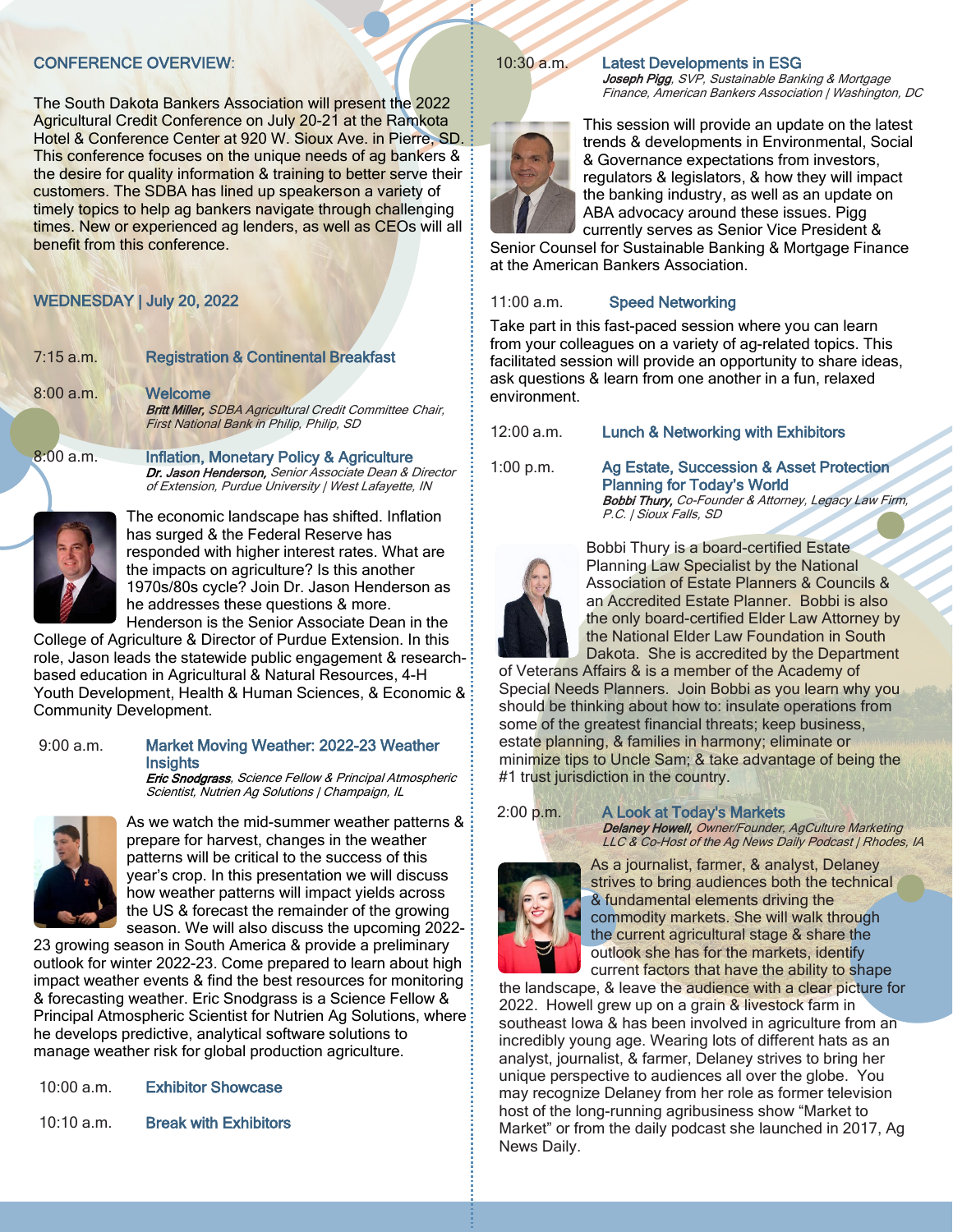3:00 p.m. Exhibitor Showcase

#### 3:10 p.m. Break with Exhibitors

3:30p.m. Livestock's Path to Climate Neutrality Dr. Frank Mitloehner, Professor, Animal Science, UC Davis | Davis, CA



This session will focus on how animal agriculture can become part of a climate solution. Quantification & mitigation of greenhouse gases must be science based but also communicated with an increasingly more engaged public. Dr. Frank Mitloehner is a professor & air quality specialist in cooperative extension in the

Department of Animal Science at UC Davis. Frank is also director of the CLEAR Center, which brings clarity to the intersection of animal agriculture & the environment, helping our global community understand the environmental & human health impacts of livestock, so we can make informed decisions about the foods we eat while reducing environmental impacts.

#### 4:30 FSA Program Update

Ryan Vanden Berge, Farm Loan Program Manager, Farm Service Agency, SD State Office | Huron, SD



Join Ryan as he provides an update on FSA programs including the Guaranteed Loan Program, American Rescue Plan Act of 2021 & assistance for operations experiencing

difficulties from natural disasters. Ryan Vanden Berge is the Farm Loan Program Manager for the Farm Service Agency's Farm Loan Programs & Farm Storage Facility Loans in South Dakota. Over the past 14 years, he has worked in several county offices in southeastern & south-central South Dakota before moving to FSA's state office in Huron, SD.

#### 5:00 p.m. Networking Reception with Exhibitors

THURSDAY | July 21, 2022

7:15 a.m. Registration & Continental Breakfast

8:00 a.m. Agricultural Policy Update from Washington, **DC** 

**Ed Elfmann**, Senior VP, Agriculture & Rural Banking Policy, American Bankers Association | Washington, DC



In this session, Elfmann will give you an update on what's happening in agricultural policy in Washington, DC & how it will affect you as a banker. He will cover everything from current legislation working through Congress, hearings in the agricultural space & policy changes at USDA. Elfmann has been with ABA since June

2012 & is ABA's head of policy on agricultural & rural credit & lending issues. In addition to agricultural policy, Elfmann works on swaps & derivatives policy, financial services, & appropriations for ABA.

#### 8:45 a.m. Leveraging Social Media to Advocate For **Agriculture** Greg Peterson, Peterson Farm Bros | Lindsborg, KS



Join Greg Peterson, the oldest of the Peterson Farm Brothers, as he shares the story of how he & his brothers began creating content to bring awareness to farming. He will perform some of their music videos, talk about what he's learned through his experiences, & speak to the importance of telling the story of the agricultural community.

9:45 a.m. Exhibitor Showcase

10:00 a.m. Break with Exhibitors

10:15 a.m. Drones, Loans & Smart Phones Nicholas Uilk, Precision Ag Instructor, SDSU | Brookings, SD



Technology has integrated itself into every aspect of our daily lives & farming is no different. This presentation will look at the technologies used today as well as what we may see in the future. We will look at assessing the value of these technologies to maximize farm profitability. An instructor in

the Ag & Biosystems Engineering Department at SDSU, Nic has been on the faculty since 2009. Nic teaches multiple courses in the Precision Ag program, & he focuses on bringing real world examples into the classroom & creating an environment that encourages student/industry collaboration.

#### 11:15 a.m. It Starts With Attitude

Mike Oster, Speaker-Trainer-Author | Rapid City, SD



This dynamic, multi-faceted, fun & entertaining program is intended to allow us as individuals to learn, grow & improve in a number of areas of our lives based on the premise, "when we become better at who we are, we become better in all we do". Mike has been presenting to & training groups &

organizations for over 20 years. His background includes working for a Fortune 500 company, serving as an elected official, owning & operating private businesses, sitting on a number of volunteer boards, & wearing the uniform of the United States Army through over 36 years of service in the South Dakota Army National Guard. Mike is a veteran serving in both Operation Iraqi Freedom in Kuwait & Iraq, & Operation Enduring Freedom in Afghanistan. He recently retired at the rank of Brigadier General.